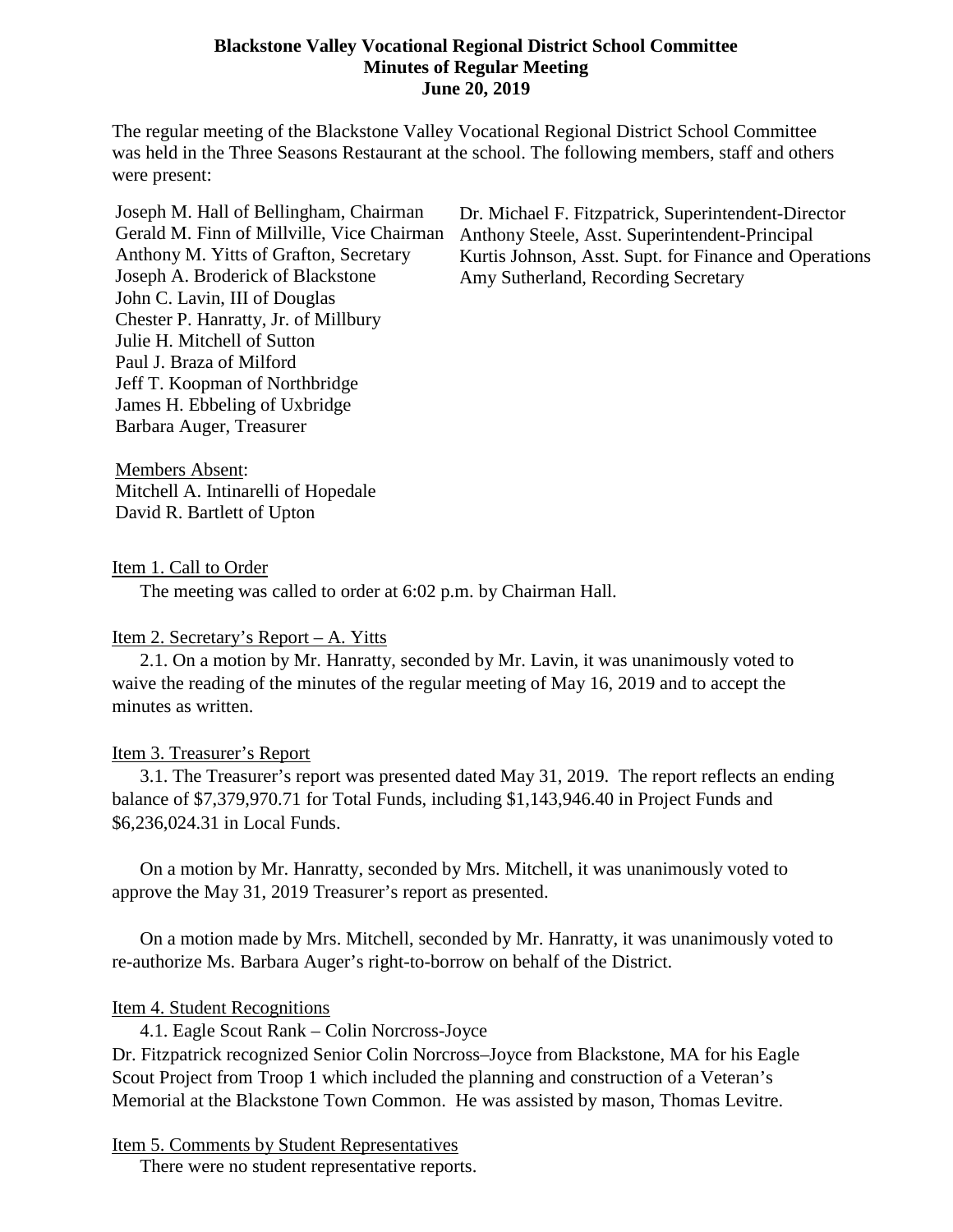# Item 6. PAC Chairperson Annual Report – Rosemarie Arduino

Ms. Arduino, the parent of a Senior and Chairperson for the PAC informed all that PAC advises the District on the education and safety of the special education students at BVT. The PAC spent time this year updating their current bylaws. The Committee also was at the curriculum night providing information to parents. A website has been set up for parents of Special Needs Students. Ms. Arduino will no longer be the Chairperson since her son graduated this year. Ms. Arduino was thanked for her years of service throughout the years.

# Item 7. 2019 Graduate Placement Status Report – Y. Whitesell & E. Evans

Mr. Evans provided the Committee with two documents which included information relative to Postsecondary Placement Data for the Graduating Class of 2019 along with another packet which had data in relation to Vocational Areas for Postsecondary Plans for the Graduating Class of 2019. There are 76.8% of the class attending four year colleges, 5.3% attending two-year college/certification program, 10.2% apprenticeship program, 5.3% seeking employment, and 1.6% going into the military. The three-year comparison was shown. Within the Postsecondary Plans for those graduates going into the Vocational Area, there are 54% going into job programs directly related to shop, and 46% of students have plans which utilize skills gained in their shop for spin off careers. The data shows that more students are entering apprentice programs.

## Item 8. Vocational Directors Report – T. Belland, C. Hathaway, M. Connors

8.1. Vocational Directors Mr. Belland, Ms. Hathaway, and Mr. Connors shared updates on the vocational programs at BVT.

a. It was reported that the school continues to update safety training for all shop programs. The school was awarded a grant for diesel training and for renovation of the Auto Technology Program area. The Manufacturing Moonlight Program was successful. There will be an information session available for those interested on Tuesday July 16, 2019. The Business and Entrepreneurship program had a successful year with students taking part in SkillsUSA; 33 students went to the National Competition. The students attended the STEM Signing Day and Showcase at WPI and won the excellence presentation award. Students also took part in the ECO Challenge and won first place. There were 17 students who took part in the construction apprenticeships.

b. There were several District projects which benefitted many of the 13 communities. At the Hopedale Town Park, students worked on a ramp for the boat house along with repairing the kiosk at the park. There was also work done at the Mendon Town Park. This work included lighting fixtures and replacing underground wires. The bathroom at Miscoe School has been renovated. The students also completed work at the Milford Housing Authority. There was electrical and paint completed. Benjamin Moore donated the products. Students were provided a unique field based experience by operating all aspects of the Depot Tavern Restaurant for a day which included cooking recipes and serving customers. In total, the District completed 370 projects, with a total savings to the surrounding District Towns of \$499,061.00.

c. Students took part in Industry Partnerships in Hopkinton which included training in Construction Apprenticeship and Safety and First Aid Training relating to Building Roads and Buildings.

d. There are currently 90 students on Co-op throughout the community.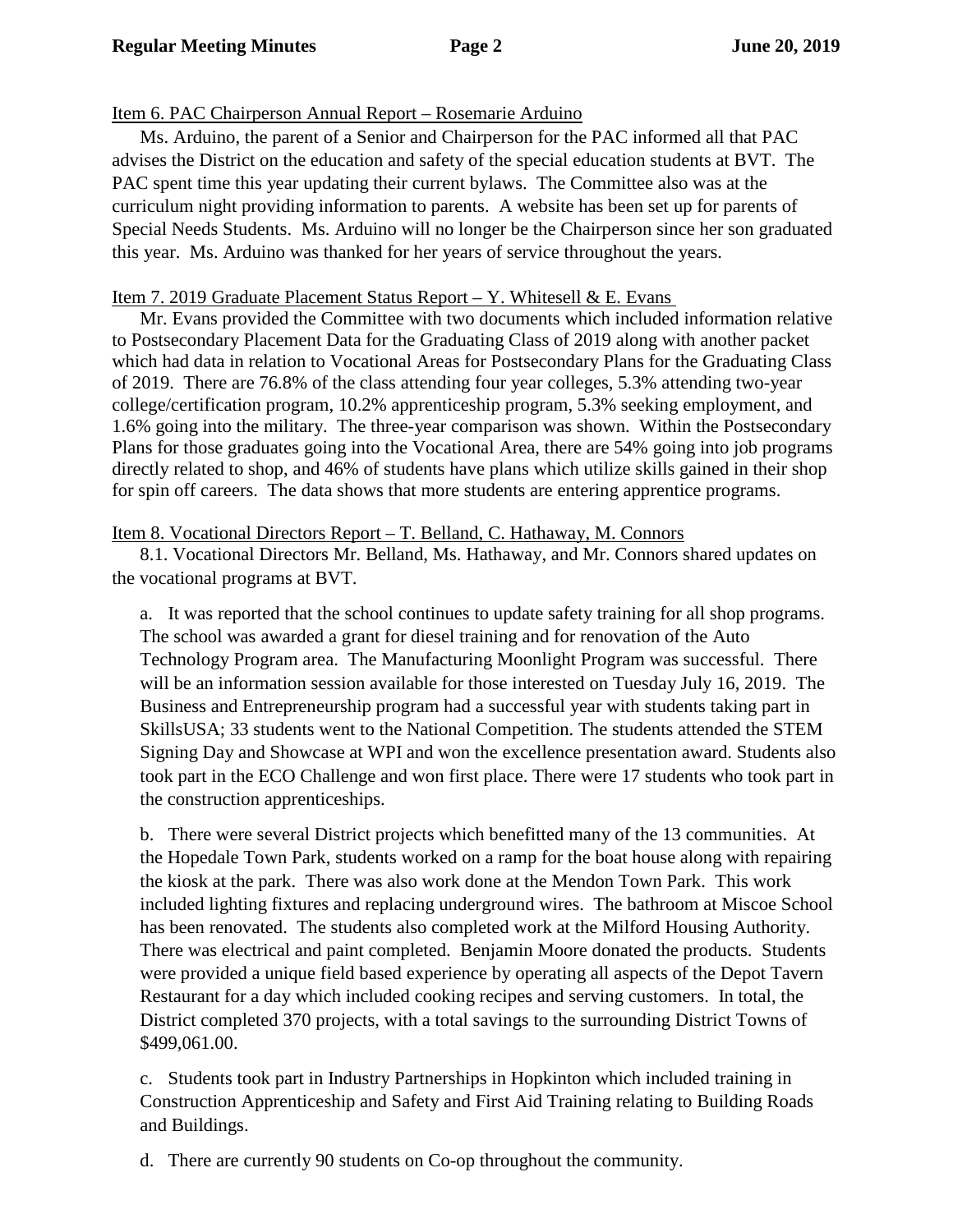8.2. Safety Report – The School continues to provide safety training to all students in a variety of programs.

8.3. Peter Wojnar reported that the General Advisory Committee includes 483 members. The meetings included discussions about equipment needs and eligibility requirements in the industry.

# Item 9. Practical Nursing Program Coordinator – J. Monks

9.1. Program Status Review – Ms. Monks presented information relative to the Practical Nursing Program. Applications over the last five years have increased. This year there were 711 total applications received, of those applications, 325 students were accepted with a total enrollment of 237. Given the high demands of the program, 43 students withdrew. The number of students who graduated from the program was 171. The exam passing rate is 95%. The last column of the presented document included information in relation to the status of the program funding. For those accounts where the fees were not collected, a collection agency will be responsible for collecting these funds. It was suggested to take out any information about names on the data sheet.

Item 10. Policy Subcommittee Report – C. Hanratty/J. Monks

10.1. The Committee is in receipt of the revisions to the Practical Nursing Program Admissions Policy for 2019-2020. This was reviewed by the Subcommittee.

# Item 11. Facilities Subcommittee Report – J. Lavin/J. Brochu

The Committee was provided a document titled "Projects Planned for 2019." Some of the projects include crack sealing, relining and stenciling the entire campus. The Auto Technology floor will be refinished. There will also be field maintenance for the football and track areas. There will be replacement and installation of new steel fuel lines for the school boilers. The projects pending approval are the following: MSBA Roof Replacement, Security Grant Project, Skills Grant/Engineering Project, and PDT Renovations.

# Item 12. Asst. Supt. for Finance/Operations – K. Johnson

12.1. Year-End Line Item Transfers

a. Floor Scrubber – The Committee is in receipt of a transfer form to replace the aging automatic ride-on-floor scrubber machine in the Facilities Department. On a motion by Mr. Braza, seconded by Mr. Lavin, it was voted unanimously to approve the transfer of \$16,900.00 from available funds to replace the floor scrubber.

b. Exterior Fascia Repair – The Committee is in receipt of a transfer form to repair the exterior fascia of the west side of the building near the locker and fitness rooms. This transfer will provide funds to repair the existing EIFS with high impact mesh at the panel with the 3' door leading to the new locker rooms as well as two (2) panels on either side of the door. On a motion by Mr. Hanratty, seconded by Mr. Lavin it was voted unanimously to approve the transfer of \$9,800.00 from available funds to repair the exterior fascia of the west side of the building.

c. Other Miscellaneous Transfers – The Committee is in receipt of a transfer form for additional funds required to fund McKinney-Vento Transportation. On a motion made by Mr. Koopman, seconded by Mr. Finn, it was voted unanimously to approve the transfer of \$15,000.00 from available funds to fund McKinney-Vento Transportation.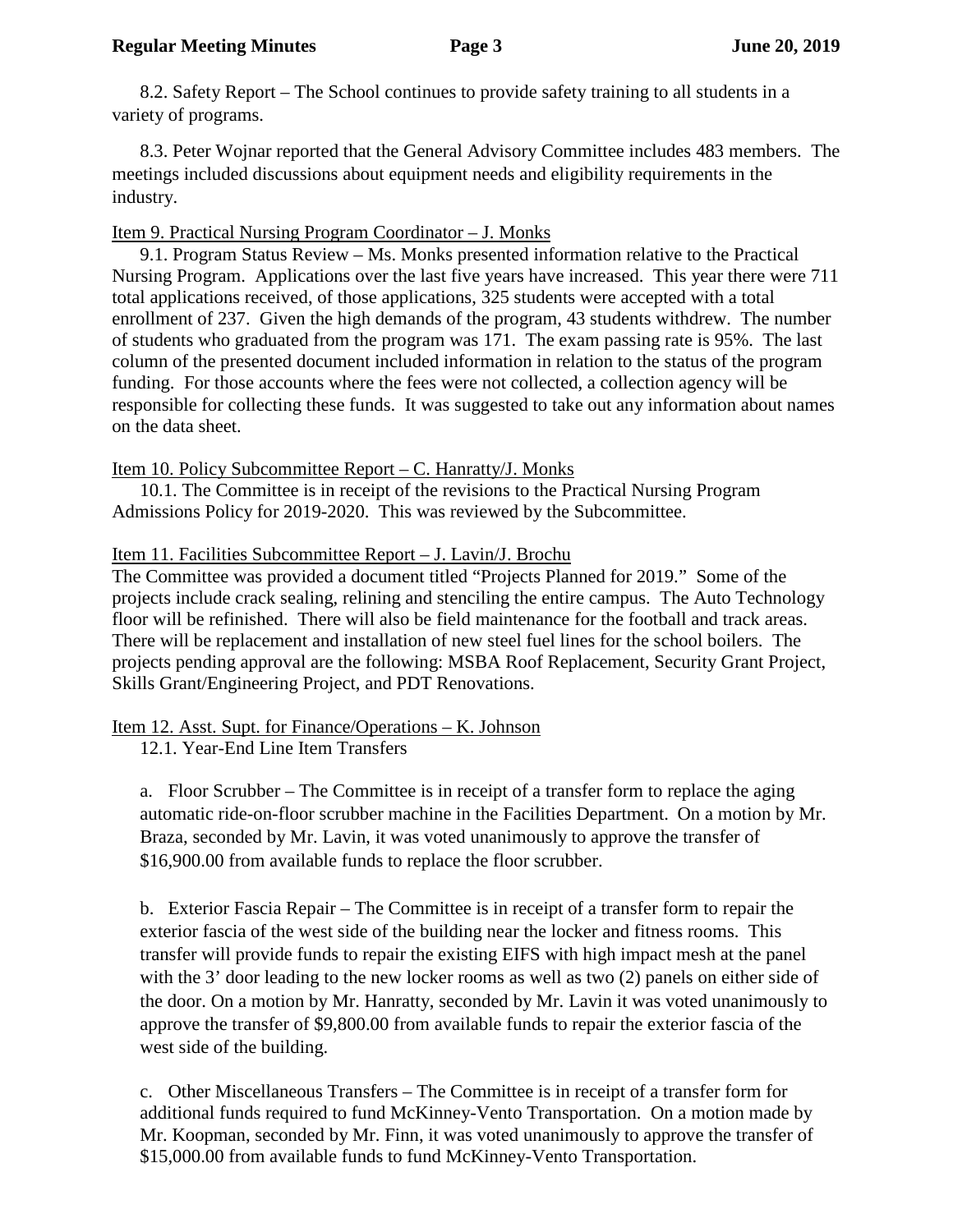12.2. Donation Approval

a. Bay Path: Honda Engines – On a motion made by Mr. Braza, seconded by Mr. Hanratty, it was voted unanimously to accept the donation of Honda Engines.

12.3. Summary FY19 Grant Approvals – The Committee is in receipt of a document showing the Grant and External Funding Activity for Fiscal Year 2019. Mr. Johnson explained that the total amount sought in grants was \$2,077,459.00. There are currently nine grants pending approval. It was explained that for the Entitlement Grants submitted, there are four funding streams for Title I (BVT traditionally gets three funding sources). Two of the three funding sources have a minimum threshold of 5.00% to qualify for funding. The FY18 poverty factor was 5.4% (based on FY15); FY19 poverty factor is 3.63% (based on FY16), therefore we lost two of the three funding sources.

12.4. Annual Wellness Assessment – Martha Pellegrino provided to the Committee the Wellness Committee End-of-Year Report. The goals for 2018-2019 student wellness included applying for an anti-vaping grant. The school is collecting data on BMI (Body Mass Index). This information is being shared with school nurses, administration, and the Wellness Committee. A grant was received to purchase equipment to increase milk consumption. The cafeteria is currently using a mid-morning mobile breakfast cart. There were 42,000 breakfasts served this year. In regards to employee wellness, Harvard Pilgrim had a challenge and incentive campaign for healthy eating and cooking. There was also a staff survey about what they would like for healthy food options. There was a wellness fair held on December 12, 2018. The charts of the BMI yearly comparisons were reviewed.

## Item 13. Assistant Principal's Report – M. Urquhart

13.1. Senior Awards Night: 5/23/19

a. 2019 Scholarship Report – The total 2019 Scholarships and Awards listing the amount of money awarded to students was \$1,773,525.00 with a renewal value of nearly six million dollars. These scholarships and awards were presented on May 23, 2019.

13.2. The BVT Class of 2019 graduated on May 30<sup>th</sup> at the Hanover Theatre in Worcester. This was one of the largest class graduations to date. The Class of 2019 consisted of 301 students who were escorted into the graduation ceremony with bagpipes.

13.3. Spring Sports Update – There was a Spring Sports Award Night held on Thursday, June 13, 2019. All the Spring Sports Teams qualified for tournament play. It was a very successful spring for the sporting teams.

13.4. End-of-Year Procedures – The end of the year procedures are being completed.

# Item 14. Signatory Authorizations – J. Hall

14.1. Dr. Michael F. Fitzpatrick, Superintendent-Director – On a motion made by Mr. Lavin, seconded by Mrs. Mitchell, it was unanimously voted to empower the Superintendent-Director, Dr. Michael F. Fitzpatrick, as an authorized signatory for the Regional School District for the School Year 2019-20 as it pertains to District Contracts, Grants, and other legally binding documents between the District and any/all outside agencies.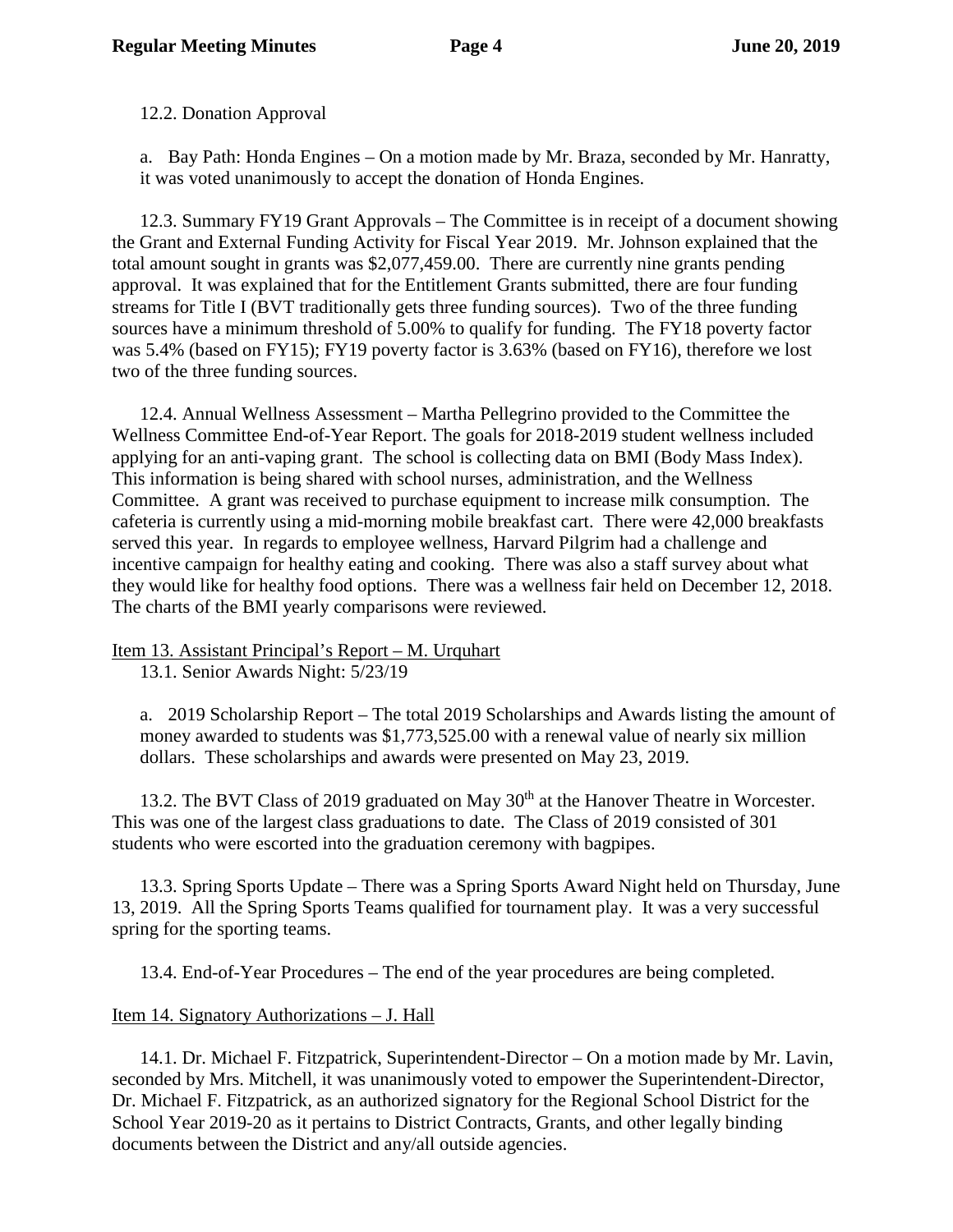#### **Regular Meeting Minutes Page 5 June 20, 2019**

14.2. Kurtis W. Johnson, Asst. Supt. for Finance/Operations – On a motion made by Mr. Finn, seconded by Mrs. Mitchell, it was unanimously voted to empower the Assistant Superintendent for Finance and Operations, Kurtis W. Johnson, as an authorized signatory for the Regional School District for the School Year 2019-20 as it pertains to District Contracts, Grants, and other legally binding documents between the District and any/all outside agencies.

14.3. Lorna M. Mangano, Business Manager – On a motion made by Mr. Braza, seconded by Mr. Broderick, it was unanimously voted to empower the Business Manager, Lorna M. Mangano, as an authorized signatory for the Regional School District for the School Year 2019- 20 as it pertains to District Contracts, Grants, and other legally binding documents between the District and any/all outside agencies.

#### Item 15. Budget Report – J. Lavin

15.1. Annual Town Meeting Status Report – The Committee was informed that the 2020 BVT budget was approved by the various towns.

15.2. Annual Town Meeting Actions:

a. Milford 05/20/19 – P. Braza – Mr. Braza, who also serves as a Milford Town Meeting Member, shared that Finance Committee Chair Chris Morin reported favorable action and Milford unanimously endorsed BVT's request.

b. Hopedale  $05/21/19 - M$ . Intinarelli – Dr. Fitzpatrick reported that Mr. Intinarelli and former BVT School Committee Member Paul Yanovitch were present at the Hopedale Town Meeting. BVT's budget was supported and in other developments, the Town will take an override vote on 8/28/19.

c. Bellingham  $05/22/19 - J$ . Hall – Mr. Hall reported that Bellingham fully supported BVT's FY20 request.

d. Blackstone 05/28/19 – M. Fitzpatrick – Dr. Fitzpatrick alerted all that Blackstone's Finance Committee and citizens voted in favor.

e. Uxbridge  $06/18/19 - J$ . Ebbeling – Dr. Fitzpatrick was joined by Mr. Ebbeling during the delayed Uxbridge Town Meeting and the vote was affirmative.

#### Item 16. Superintendent-Director's Report – M. Fitzpatrick

16.1. Staff Retirement Summary – FY19 – The Committee was informed about the FY19 staff retirements.

16.2. Superintendent's FY19 Goal Attainment Verification – The Committee is in receipt of the Superintendent-Director's Attainment Goals for 2019. On a motion made by Mr. Finn, seconded by Mr. Koopman, it was unanimously voted that Dr. Fitzpatrick showed evidence of attainment of the eight goals established in concert with the School Committee. This documentation will be included in compliance with DESE performance standards.

16.3. Chapter 74 Regulations: Proposed Changes – The Committee is in receipt of a feedback document drafted by Dr. Fitzpatrick in relation to the proposed revisions of the 603 CMR 4.00 Vocational Technical Education Regulations.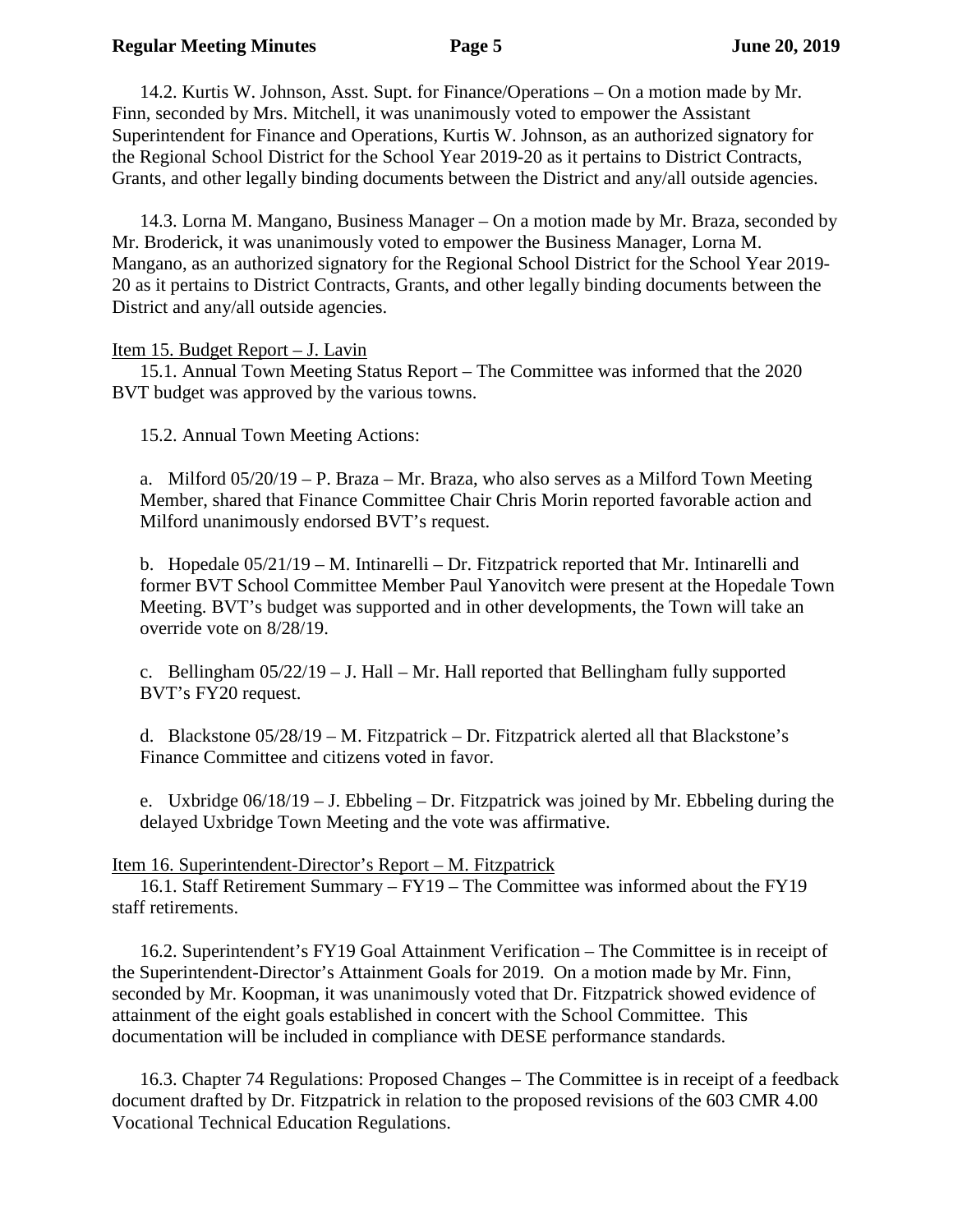16.4. Rte. 495 Highway Sign Petition – The Committee is in receipt of a document petitioning for a waiver to have the BVT School's highway sign reinstalled along Rt. 495.

16.5. Visitor(s):

a. Peter Caruso Millville Town Administrator: The newly appointed Millville Town Administrator Peter Caruso visited BVT on June 11, 2019. He was very impressed by the facility. Mr. Caruso wrote a thank you note which was read at the meeting.

b. Steve Sette Hopedale Town Administrator: Steve Sette, Town of Hopedale Town Administrator visited BVT on June 20, 2019. He was extremely complimentary of the school.

16.6. Beaver Basket Display – The Committee was shown a sample Beaver Basket Display which is on various wastepaper baskets both within and outside of the building. This promotes great marketing throughout the school.

16.7. Public Recognition of Painting & Design Shop via Roland DGA Corp. – Tom Lamont instructor at BVT was recognized for the next generation of sign making.

16.8. Notification of Retirement – Notification of Retirement letter dated May 17, 2019 from Janet Kelly was received on May 25, 2019 and accepted with an effective date of June 19, 2019.

16.9. Notification of Resignation – Notification of Resignation letter dated June 12, 2019 from Rebecca Cygielinik-DeMarco, effective the last day of the 2018-2019 school year, was received and accepted.

# Item 17. New Business

17.1. A thank you was received from Olivia Mahoney for selecting her as recipient of the Valley Tech School Committee Academic Award in the amount of \$200.00.

17.2. A letter dated June 5, 2019 was sent to Lt. Karyn Polito about insight and reaction from a long-term Voc-Tech practitioner's perspective. A similar letter was sent to Secretary Kennealy.

17.3. The 2019 MASC/MASS Joint Conference in Hyannis is scheduled for November 6-9, 2019.

## Item 18. Items for the Good of the Committee

The monthly compilation of news clippings and correspondence was made available for the School Committee's review.

## Item 19. Next Regularly Scheduled School Committee Meeting – J. Hall

The next regularly scheduled meeting will be held on August 15, 2019 at 6:00 p.m. in the Three Seasons Restaurant.

# Item 20. Meeting Closure

20.1. Meeting Closed as Declared by Chair at 8:03 p.m.

20.2. On a motion made by Mr. Broderick, seconded by Mr. Finn, it was voted to adjourn the meeting at 8:03 p.m.